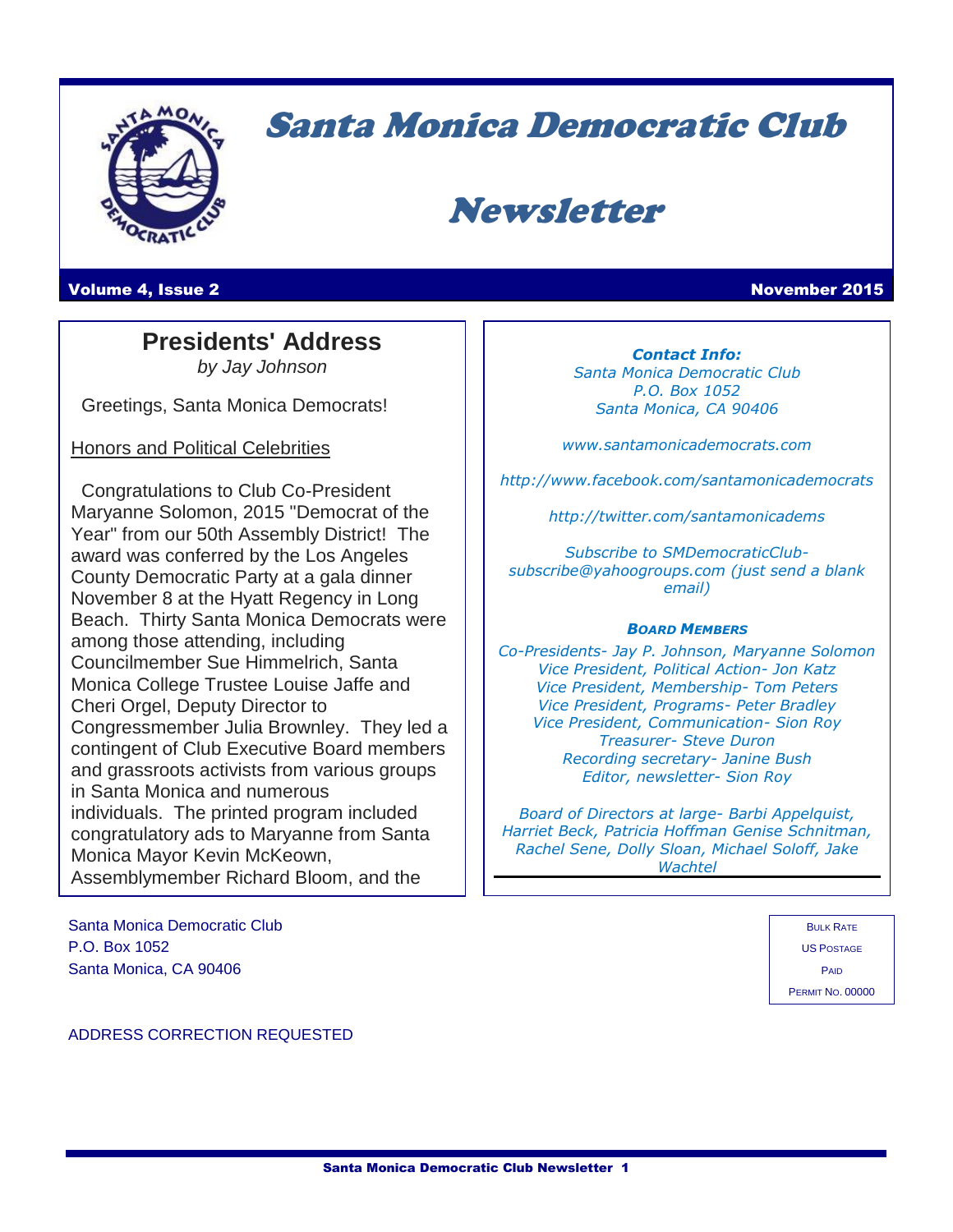Santa Monica Democratic Club.



*AD50 Democrat of the Year Maryanne Solomon*

 The event featured remarks from Long Beach Mayor Robert Garcia, Los Angeles Mayor Eric Garcetti, State Attorney General Kamala Harris, and Insurance Commissioner Dave Jones. During the dinner program, video messages were aired from Democratic Presidential candidates Martin O'Malley, Bernie Sanders and Hillary Clinton.

#### National Stage - Presidential Candidates

 The entertainment value of the Republican candidates has added many of us to the viewership. Entertainment aside, their positions on issues are shocking many Americans. On Immigration, Economy/Taxation, Syria/Middle East, the positions are unrealistic, appealing only to their early-state bases, never to be enacted by any Congress, and insulting to large groups worldwide. Prediction: Rubio and Cruz, both with Cuban roots, will be left standing as voters tire of Trump, Carson and their knownothing rhetoric. Bush, Christie, Jindal, Huckabee and Fiorina won't catch on. Paul is too extreme for the Republicans. Kasich seems too moderate and knowledgeable for the base.

 On the Democratic side, Hillary is still way ahead of Bernie in the Southern States, with Bernie doing well in the Northeast. Some columnists claim Bernie is "sheepdogging" the liberals and progressives within the Party to keep them excited for party activities and organizing.

### **Local Party Events**

 Our Santa Monica Club has had compelling monthly programs at the main library, dealing with Education, Water, and the Environment.

 On November 18 the Club presents a forum on the proposed \$15 minimum wage in Santa Monica. Please attend: 7:00 pm, Main Library, 601 Santa Monica Boulevard to share your thoughts about this proposal to improve living standards in Santa Monica.

## **Public Education Event Recap**

by Barbi Appelquist

 On Wednesday, September 30, the Santa Monica Democratic Club hosted "Back to School: Public Education in our Community." The monthly membership meeting at the Santa Monica Public Library Main Branch had guest speakers State Senator Ben Allen, Santa Monica Malibu Unified School District Board Member Richard Tahvildaran-Jesswein, and Santa Monica College Trustee Louise Jaffe. About 50 members attended this very informative meeting.

 SMC Trustee Jaffee opened up the evening with a PowerPoint presentation detailing the 1960 Master Plan for California Education and how the state and our students are doing. She was followed by Senator Allen who continued the conversation by highlighting what the state is doing to close the achievement gap and provide opportunities to all of our students. SMMUSD School Board Member Tahvildaran-Jesswein wrapped up the presentations with a focus on what our local public schools are doing to provide these opportunities to all of our students, including the ones who have the greatest need. The evening concluded with questions from the audience and more detailed information about how Proposition 13 and Proposition 98 changed the funding of public education.

 Thank you to our elected officials and all of our members who attended.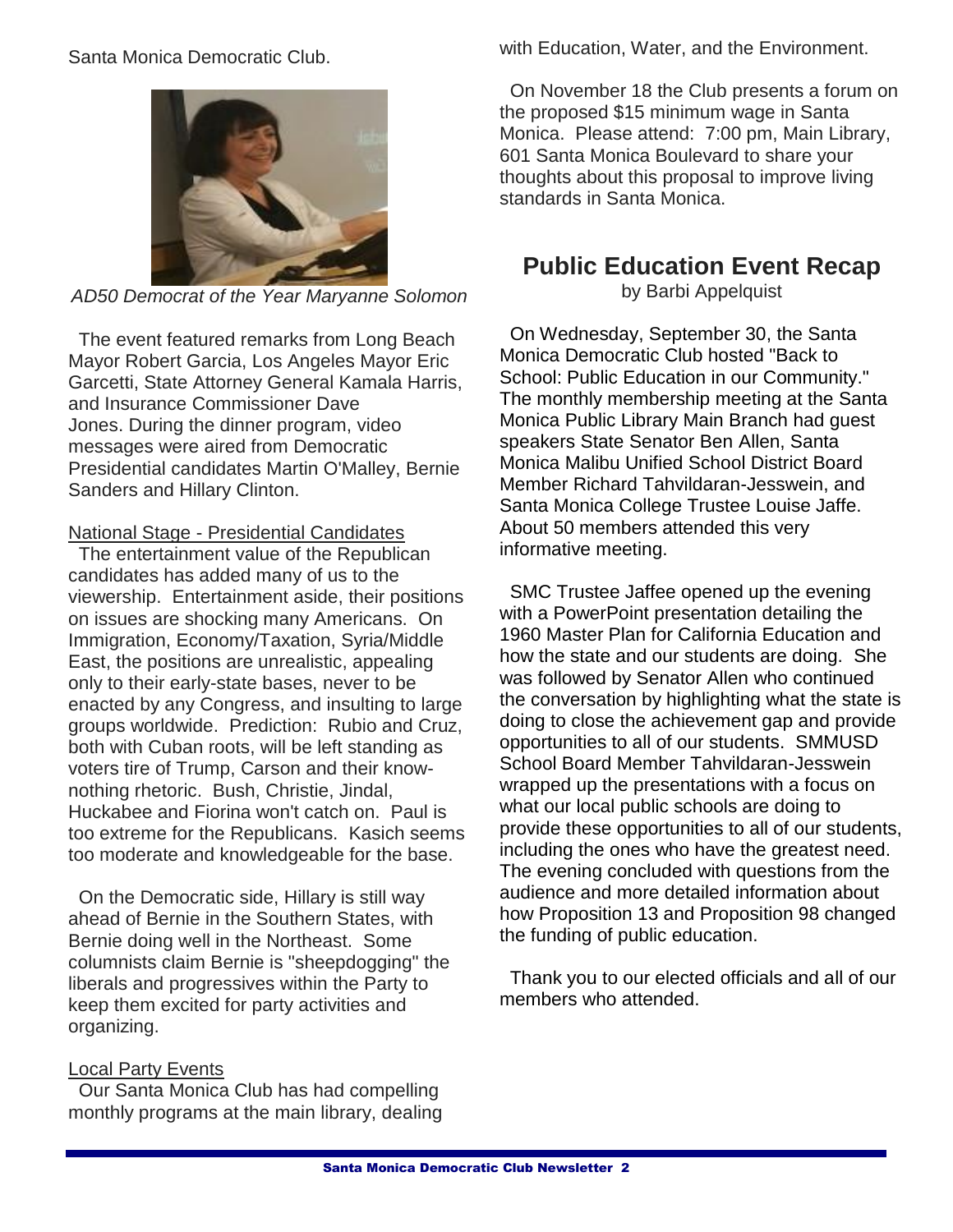# **Support for Living Wage Initiative**

by Mayor Kevin McKeown



 Santa Monica Democrats have long championed workers' rights and the fight against income inequality. Fifteen years after business interests snatched a local living wage out the pockets of family breadwinners, Santa Monica is poised before year's end to enact a fair and just minimum wage that will set the standard for the region.

 Building on progress already made at the Los Angeles City and County levels, Santa Monica has proposed not only a phased rise to \$15 an hour for the lowest paid of our local workers, but groundbreaking precedents like "union supercession," paid sick days, and a guarantee that if employers try to siphon tips with "service charges," all that money must go only to workers, including back-of-house employees in restaurants.

 Santa Monica has for years required all City employees and workers for City contractors be paid an enhanced local minimum wage, currently \$15.37 an hour. Now, though, the national dialogue on extending higher minimum wages to everyone in our economy has encouraged us to bring these benefits to all the workers who make our local economy thrive.

 While wage increases will phase in for most sectors of our economy, allowing businesses to adjust, Santa Monica's hospitality industry enjoys special support and protection from our community, and higher profitability due to our desirability as a travel destination. Therefore,

like Los Angeles before us, we will raise the

like Los Angeles before us, we will raise the wages of all hotel workers immediately to the same level as our City workers, contractors, and workers covered under recently approved hotel Development Agreements.

 By unanimous vote, our City Council has already supported "union supercession" and thereby committed to preserving workers' collective bargaining rights.

 Restaurants have been vociferous in complaining that tipped workers don't deserve a minimum wage. Some have threatened to append mandatory "service charges" to customers' bills, which uninformed patrons will almost certainly assume are a standardized "tip." If so, in Santa Monica, the Council has agreed that any money so collected must go to workers in addition to their wages, not be skimmed off by restaurant owners to compensate for their payroll increases.

 Right now further outreach is underway to make sure we get all the details right in our minimum wage ordinance. We will go to a vote of the City Council in December. As your Mayor, I hope to make Santa Monica a reference city for workers' rights — and that's something of which Santa Monica Democrats can be proud.

# **SMDC Letter to Congressman Ted Lieu regarding the Iran Deal**

*July 20, 2015*

 The Santa Monica Democratic Club has been a strong supporter of yours for many years. Last spring, we were one of the first clubs to endorse your bid for Congress. Over the last seven months, you have proven yourself to be a hardworking and effective member of Congress, worthy of the seat formerly held by the great Rep. Henry Waxman, who represented our community for four decades.

 We are writing today to express our full-throated support of the Obama Administration's historic deal with Iran, which was announced last